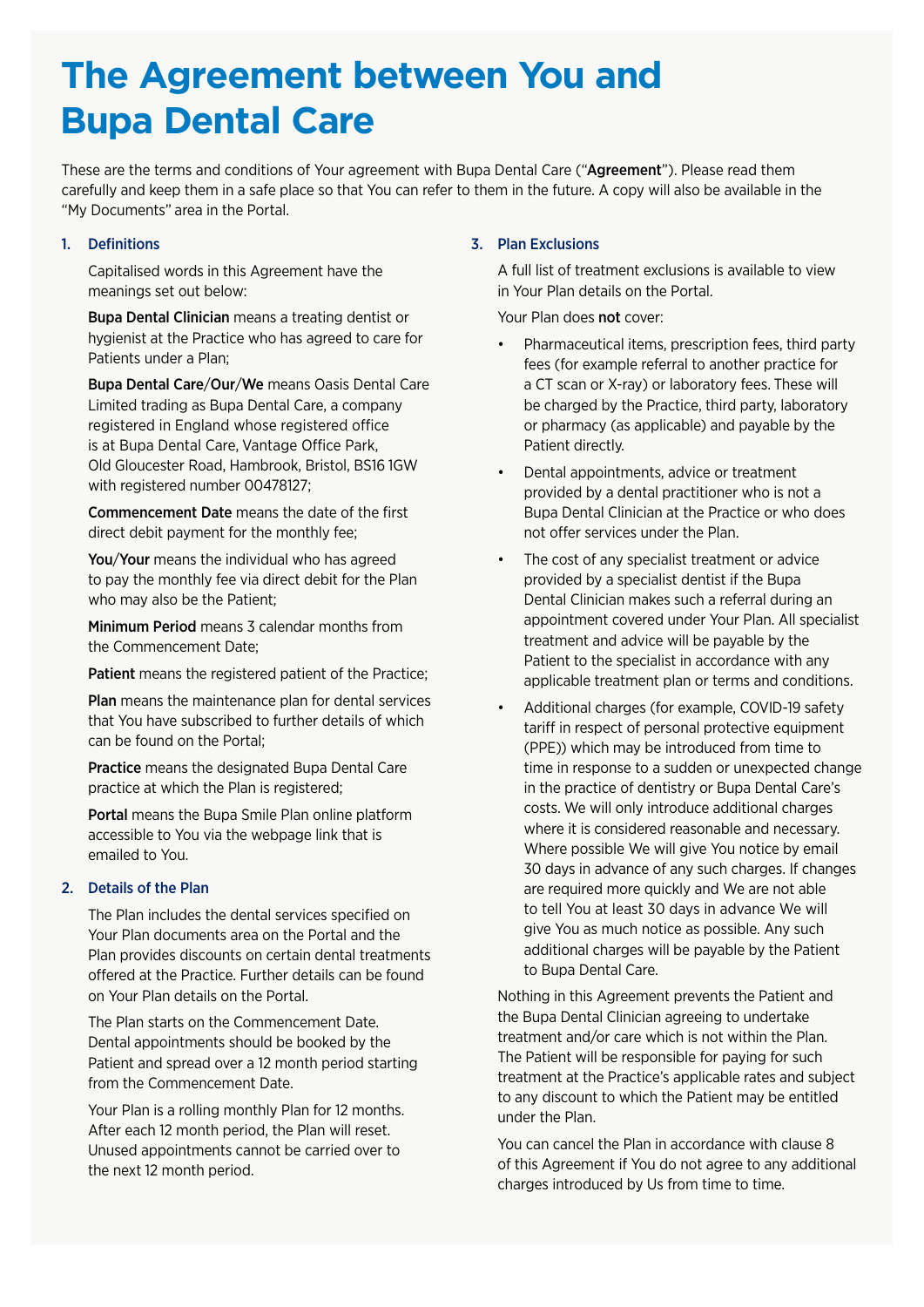#### 4. Plan Fees

The fee for the Plan will be confirmed by Bupa Dental Care on enquiry and once You have agreed to subscribe to a Plan, the fee will be confirmed in the Portal. You agree to pay a monthly fee which is payable in advance to Bupa Dental Care by direct debit.

In addition to the monthly fee, a one-off registration fee is payable when You first join the Plan and will be collected when the first month's direct debit is taken. The registration fee will be confirmed by Your Bupa Dental Care Practice.

You will not be charged another registration fee if You transfer Your Plan from one Bupa Dental Care practice to another Bupa Dental Care practice however the monthly fee payable may differ from practice to practice. Please contact the relevant practice for more details.

If you end Your Plan or Your Plan is cancelled by Us pursuant to clause 9 below but You start a new Plan within 3 months from the date that Your Plan ended you will not be charged a further administration fee for the new Plan provided that all payments for Your previous Plan are paid in full before the new Plan is agreed.

## 5. Alteration of monthly fee

Bupa Dental Care will review the fee payable under this Agreement on an annual basis. If Your fee changes We will give You at least 30 days' written notice by email. Any changes to the fee will be applied to the direct debit which is scheduled to be taken in the following month after expiry of the 30 days' written notice.

If You are unhappy with the change to the fee and wish to end the Agreement We will process the cancellation without any further charge to You provided that We have written notice from You before the proposed change in fee takes place. If You decide to end the Plan You are responsible for informing the Patient that their Plan has been cancelled and that they are not entitled to any further dental services.

Bupa Dental Care will not make any changes to the fee payable within the first 3 months of You starting the Plan.

#### 6. Patient responsibilities

The Patient must contact the Practice to arrange their appointments and is responsible for spreading out their Plan treatment entitlement across a 12 month period.

The Patient must attend any scheduled appointments or contact the Practice in advance of the appointment to re-schedule in line with any applicable cancellation and re-scheduling policy. The Practice may require the Patient to pay a fee for missed appointments or appointments cancelled with late notice.

The Patient must comply with all Bupa Dental Care customer rules and protocols which apply at the Practice.

If You are not the Patient under the Plan You are responsible for explaining the Patient's responsibilities and shall procure that the Patient complies with their responsibilities in this Agreement.

#### 7. Your payment responsibilities

You must pay the monthly fee in advance by direct debit in accordance with this Agreement.

You are responsible for cancelling the direct debit if the Agreement is terminated or cancelled for any reason. In the event that You fail to cancel the direct debit Bupa Dental Care is not obliged to return any sums taken post-cancellation date. We may at Our sole discretion refund one month's direct debit payment if timely contact is made by You to cancel Your Plan.

You must inform the Practice if You wish to transfer the Plan to a different Bupa Dental Care Practice. You will be given details of any applicable change in price and advice about transferring the Plan. Changes to the cost of your Plan take effect from the 1st day of the following month but We must have more than 7 days' notice from You in order to change the direct debit.

### 8. Ending the Agreement

You can cancel the Plan for any reason during the 14 day 'cooling-off' period. This period begins on the day after you signed up to the Portal and entered into this Agreement. If You cancel the Plan during the cooling-off period and You have not had the benefit of any dental services under the Plan, We will refund to You all sums paid by You excluding the registration fee. If you have had the benefit of some dental services under the Plan when you cancel within the cooling-off period Bupa is not obliged to refund the fee You have paid.

After the 'cooling-off' period, You are not entitled to end the Plan during the Minimum Period. After the Minimum Period You can end the Plan by giving 30 days' written notice to Your Practice. If there are fewer than 30 days before Your next direct debit is due You remain responsible for payment of that monthly fee and should ensure that any subsequent direct debits are cancelled.

If the Patient leaves the Practice but You take no steps to end the Agreement or transfer the Plan to another Bupa Dental Care practice We will not refund any fees even if the Patient has not used the dental services available under the Plan.